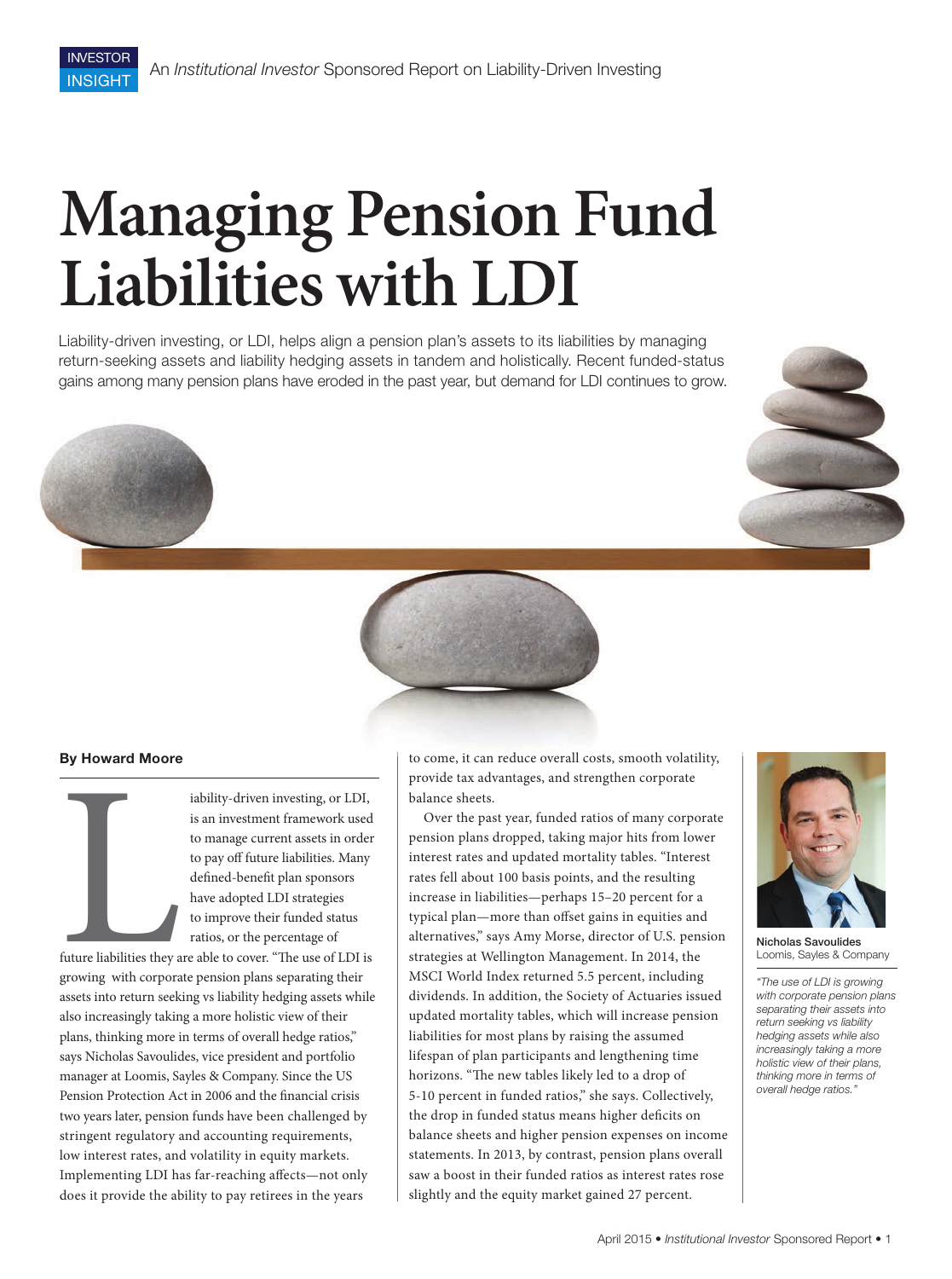

INVESTOR **INSIGHT** 

Amy Morse Wellington Management

*"Another new approach we've been working with is a two-tiered glide path that gives the plan sponsor leeway to actively manage exposures along the glide path."*



Jim Moore **PIMCO** 

*"It's important to be strategic and get the process and governance in place."*



Suny Park Janus Capital Group

*"If you can decrease the volatility of an equity portfolio from 15 percent to 10 percent, it can have a meaningful impact on the funded status volatility."*

"This seesawing of funded ratios has raised challenges for the growing number of corporate plans implementing glide paths that de-risk their portfolios as funded ratios improve," says Amy Trainor, asset allocation strategist and portfolio manager at Wellington Management. As the funded status of a plan improves, assets are reallocated from the returnseeking portfolio, generally equities and other growth investments, and into the liability-hedging portfolio, composed of high-quality bonds with durations similar to the plan's liabilities, typically 12-16 years. "Many plans are still in the early or middle stages of their glide paths, with a heavier emphasis on return generation," says Trainor. "With the setback in funded ratios, de-risking might be on pause until funded ratios recover." Some sponsors are considering rerisking—shortening duration or adding to returnseeking assets. "While the automatic response based on the glide path might be to re-risk, factors such as the current interest rate environment might require a more dynamic approach," she says.

Liabilities are largely tied to interest rates, and funding ratios improve when interest rates rise or return-seeking assets perform well. On average, the funded status of the 100 largest U.S. corporate pension plans stands at 83 percent at the end of February 2015, according to the Milliman 100 Pension Funding Index. "With continued low interest rates, as well as the upcoming mortality table revisions, we may see a slowdown in de-risking," says Savoulides. The process of de-risking is governed by a fund's particular glide path toward improving its funded status. "Glide paths are pre-dominantly dictated by funding ratios," he says. "Until funded status levels increase, many pension funds may be reluctant to invest further in long-duration fixed income."

#### Interest Rates

While the future potential path of rates may be somewhat asymmetric, it is still not obvious that rates will go higher. "Quantitative easing in Europe, with the 10-year German bond at 0.25 percent, certainly makes 10-year U.S. Treasuries at 2.0 percent attractive," says Savoulides. Even when the Fed starts to raise rates, it does not imply that the longer end of the Treasury curve will also move higher. "Managers who think they'll rise could choose to shorten duration exposure and exploit some of the by-products of a potential rate increase," he says. For example, corporate spreads and spread curves tend to be inversely related to the Treasury curve.

Despite the pause in de-risking, plan sponsors aren't abandoning LDI. "They are actually more convinced," says Joe Nankof, a partner at Rocaton Investment Advisors. While the short-term reallocations to long

credit, predicated on funding status improvements, might change plans' glide paths, adherents to LDI believe it's best to stay the course. "There's a total return mindset among pension directors, and it's true, long-duration assets would perform badly in a rising rate environment, but LDI allocations are not made to generate return," he says. LDI works best with a risk management mindset and a view of the bigger picture. "We recommend shifting into long duration regardless of the rate environment," he says.

The most successful LDI programs are those that have a plan-level liability de-risking strategy in place, are systematic and have an agnostic view of the direction of the financial markets or interest rates. "Timing interest moves is a fool's game," says Suny Park, institutional client strategist at Janus Capital Group. By matching plan assets to plan liabilities, LDI strategies seek to decrease the funded status volatility so that moves in the equity and fixed income markets aren't amplified in the funded status of a pension plan. The average volatility of the S&P 500 has been about 15 percent per year over the past 25 years, compared with the Barclays Agg, which has varied by 3-4 percent on an annual basis. Focusing on growth assets, pension plans can be more tactical in the way they compose equity portfolios. "If you can decrease the volatility of an equity portfolio from 15 percent to 10 percent, it can have a meaningful impact on the funded status volatility," he says.

Those who are concerned about equity volatility can tactically tilt portfolios tilt away from the S&P 500 to low- or managed-volatility equities. Another way is to use liquid alternatives or hedge fund strategies that target 8-12 percent portfolio volatility. "Six to eight percent is an acceptable level of return if they are uncorrelated to stocks and bonds," he says. The mix between growth and liability hedging assets and the asset mix within the growth portfolio will determine how fast or slow the plan assets will grow, as expected return on plan assets decreases when assets are shifted from growth to liability hedging. "Looking at it holistically requires the plan sponsor and investment committee to have a completely different mindset," he says. Too often, plan sponsors segregate the left side of the plan's balance sheet from the right side. But if the ultimate objective is to decease the plan liabilities, plan sponsors cannot ignore the interaction between plan assets and plan liabilities.

The effects of market conditions may prevail—plans want to de-risk, but not at the current low interest rate levels. "However, there is a strategic imperative to continue to de-risk underfunded plans," says Jim Moore, managing director at PIMCO. While it may be counterintuitive to buy long bonds at historically low interest rates, there was overwhelming demand among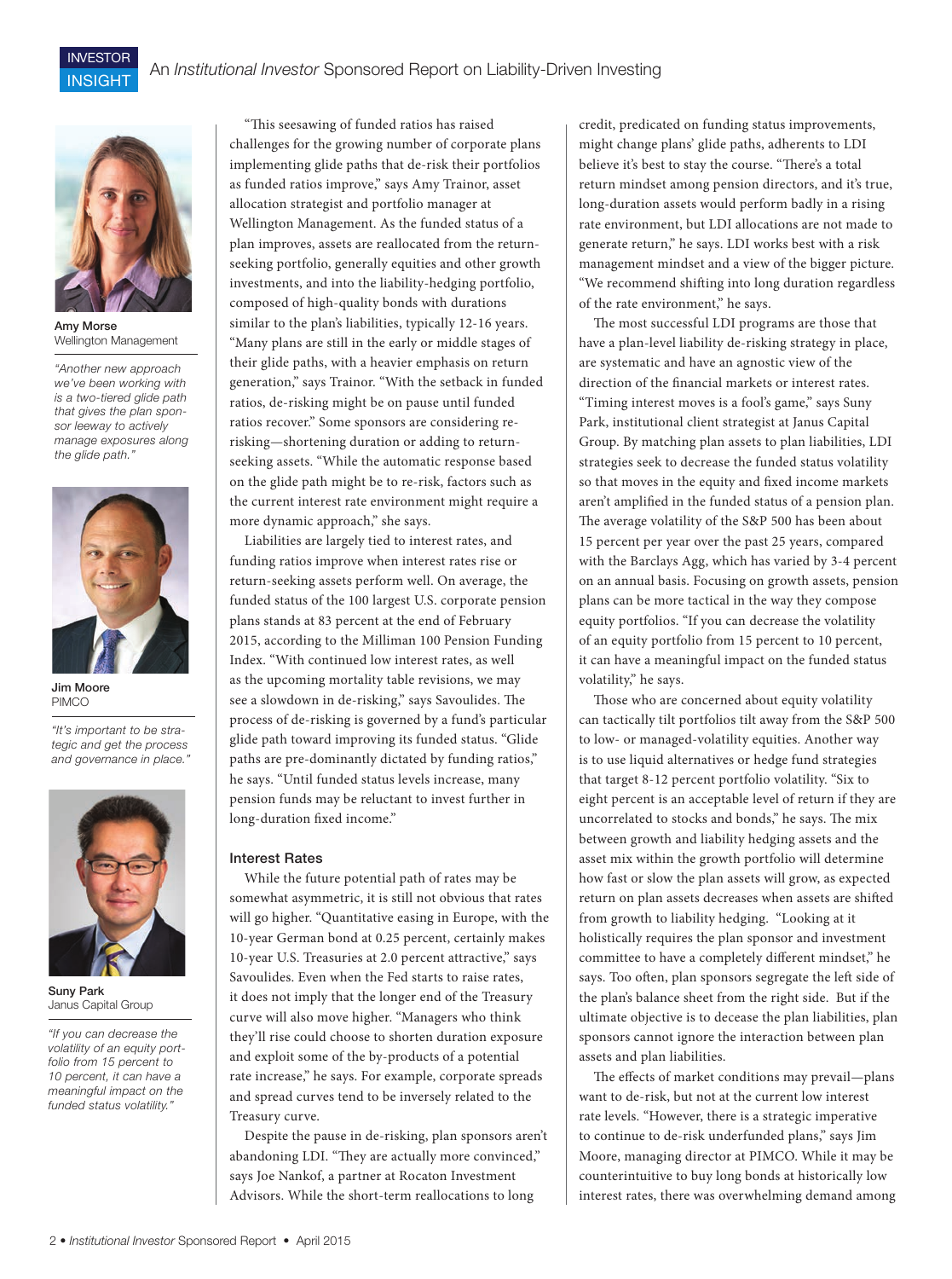# (Re)risky business: Ideas on improving pension funding after the fall



By Amy Trainor, FSA, EA, Asset Allocation Strategist, Wellington Management

any US corporate defined-<br>
benefit (DB) plans saw their<br>
funded ratios decline last year<br>
as a result of the sharp drop<br>
in discount rates and changes in mortality benefit (DB) plans saw their funded ratios decline last year as a result of the sharp drop assumptions. In response, some may be contemplating whether to "rerisk" — i.e., shorten duration and/or add to returnseeking assets — in hopes of restoring funded status.

Often, the rerisking decision is made in the context of a glidepath strategy that sets a plan's asset allocation based on the funded ratio. Some glidepath policies allow for automatic rerisking when the funded ratio declines, but in our research we've found that such an approach may be ineffective. Often, it relies on mean reversion, or the expectation that market valuations, having approached extremes, will return to their historical norms. It may take valuations a few years to normalize, however, which can make rerisking painful in the interim. In addition, rerisking assumes the sponsor's risk tolerance is higher as a result of the decline in funded status. But this is not a given, and sponsors should examine the upside and downside potential of rerisking to understand the trade-offs involved.

#### Rethinking rerisking

Sponsors should consider "smarter rerisking": adding risk only when the plan sponsor believes there is compelling return potential. This can be evaluated using

fundamental analysis or a systematic or quantitative approach, as long as the end result is that risk is added when the plan sponsor sees a reasonably high probability that it will be rewarded and not solely for the sake of risk taking.

Currently, we see several reasons that sponsors might be cautious about

aggressively reducing duration or adding to equity risk. These include the possibility that rates could remain rangebound at low levels (due to low non-US developed market

recent funded-ratio declines:

rates, the drag on growth from an aging US population, and future demand for long bonds from corporate plans) and that equity valuations are already fair to expensive. Yet there may be other options for sponsors seeking additional return to make up for

Absolute-return strategies may offer an appealing means of achieving returnseeking exposure, given their potential for diversification and lower volatility, as well as their reliance on active management decisions, rather than a specific market regime, to pursue returns. Because absolutereturn strategies differ in terms of risk profiles, market exposures, return objectives, and investment processes, sponsors should examine potential approaches carefully to ensure they fit with their objectives and the intended role in the portfolio.

Bridge strategies, as we refer to them, have the potential to participate in rising equity markets, thereby helping to improve funded ratios, but also seek to provide downside mitigation in declining equity markets. They may be appealing to sponsors who want to make up for lost ground in their funded ratios but are also concerned about taking on too much additional risk. One way to implement this concept is via approaches where the portfolio manager has a wide opportunity set to invest in his or her highestconviction ideas, such as diversified lowvolatility strategies and unconstrained fixed income strategies.

# managing exposures along the glidepath, and funded-ratio volatility management,

*Sponsors should consider "smarter rerisking"*

which identifies a target funded-ratio volatility, rather than a target asset allocation, along each point on the glidepath and then manages asset-class exposures dynamically to meet that target.

In the end, the rerisking decision and the choice of strategies to implement it should be informed by a sponsor's market and economic outlook, risk tolerance, and time horizon.

Dynamic glidepath management strategies may help identify attractive points at which to add (or reduce) returnseeking assets. Examples include a twotiered glidepath, which allows for actively

### *To learn more about this topic, visit: www.wellington.com/rerisking*

This material and/or its contents are current at the time of writing and may not be reproduced or distributed in whole or in part, for any purpose, without the express written consent of Wellington Management. This material is not intended to constitute investment advice or an offer to sell, or the solicitation of an offer to purchase shares or other securities. Investors should always obtain and read an up-to-date investment services description or prospectus before deciding whether to appoint an investment manager or to invest in a fund. Any views expressed herein are those of the author(s), are based on available information, Individual portfolio management teams may hold different views and may make different investment decisions for different clients.

# WELLINGTON MANAGEMENT<sup>®</sup>

## CONTACT INFORMATION

Ryan Randolph rprandolph@wellington.com 1-617-951-5894

and are subject to change without notice.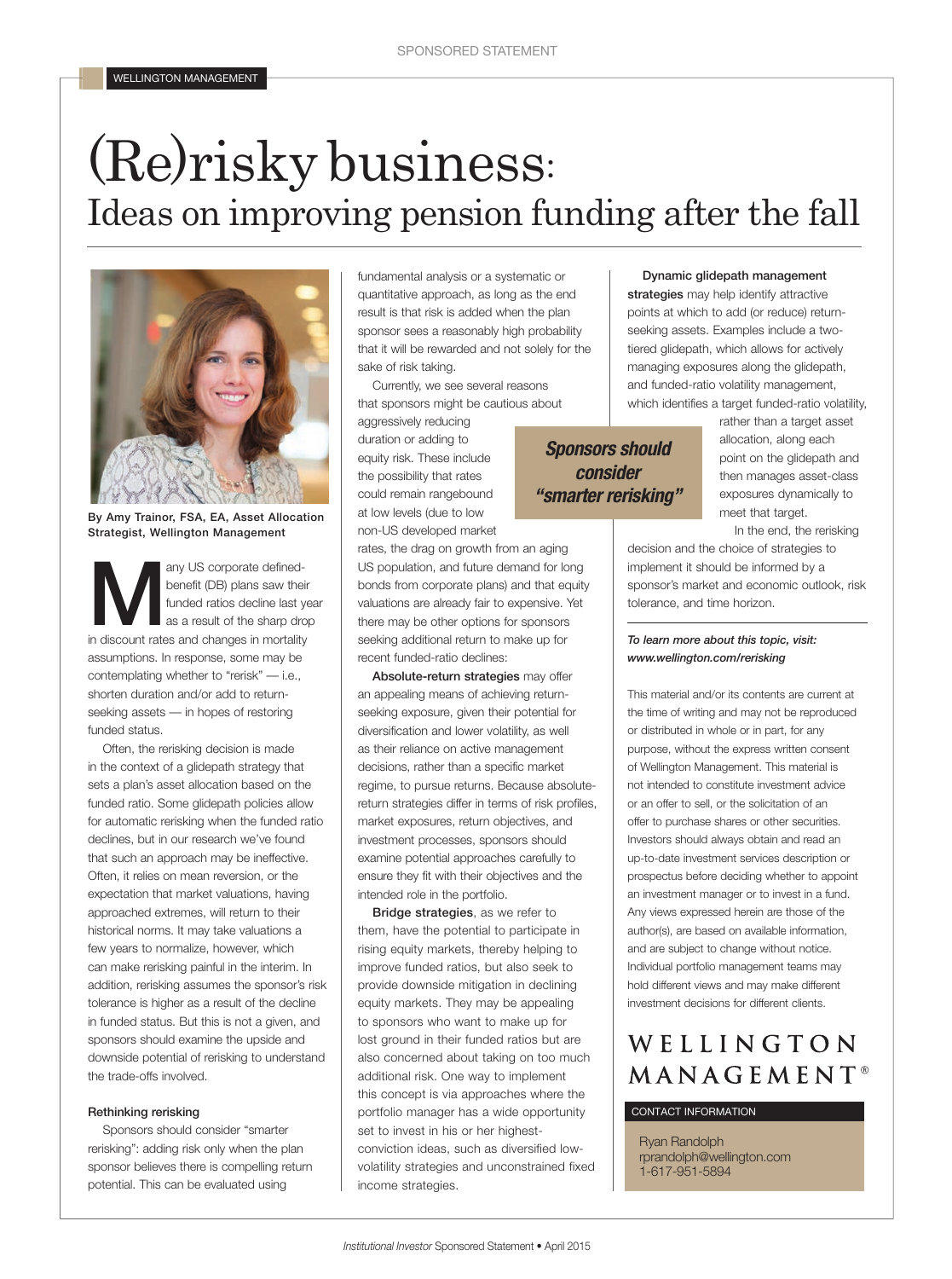

INVESTOR INSIGHT

Joe Nankof Rocaton Investment Advisors

*"There's a total return mindset among pension directors, and it's true, long-duration assets would perform badly in a rising rate environment, but LDI allocations are not made to generate return."*



Rene Martel PIMCO

*"The first step is to align the fixed income assets with liabilities, which means investing in longduration bonds that have a similar risk profile."*



Amy Trainor Wellington Management

*"This seesawing of funded ratios has raised challenges for the growing number of corporate plans implementing glide paths that de-risk their portfolios as funded ratios improve."*

pension funds to buy long credit in 2013. "There was a massive inflow during the taper tantrum," he says. Although tactical considerations are colored by low interest rates and low levels of funding, LDI is, by definition, a strategic initiative. "LDI is not an eitheror program," says Rene Martel, EVP and pensions and insurance solutions specialist at PIMCO. "The glide path is the bridge to fully funded status."

### An Ongoing Process

Most U.S. DB plans implement some form of LDI, and some estimates are as high as 75 percent. "It's an ongoing risk management process," says Martel. A typical portfolio with an allocation of 60 percent equities, 40 percent fixed income usually has broad market exposure and sensitivity to interest rate moves. "The first step is to align the fixed income assets with liabilities, which means investing in long-duration bonds that have a similar risk profile," he says. The next step is to decide if a 40 percent fixed income allocation is enough. Finally, the strategy can be optimized with interest rate derivatives and other strategies to maximize the coverage of the liability hedging assets. Derivatives can also be used in a smaller plan or in the early stages of a plan that has an emphasis on asset growth. "It's important to be strategic and get the process and governance in place," says Moore.

Structuring a growth asset portfolio within an LDI strategy is a holistic process. "The liability hedging side needs to be aligned with the growth side," says Nankof. The default is long-only equities, which are liquid and they carry a risk premium. "Anything other than that requires a good risk management rationale," he says.

High-yield bonds, convertibles, emerging market debt and bank loans can offer more diversification and downside protection. Multi-asset strategies, including risk parity and macro asset allocation, as well as liquid alternatives, such as hedge funds, long-short and relative value, can mitigate risk as well. Finally, illiquid total return investments in private equity and real estate can complement the overall portfolio. "The perception of these change when you think of LDI," he says. "We look for shorter duration investments of five to seven years to get your money back to help annuitize the plan."

"We think the current market environment requires a smarter, more nimble approach to re-risking," says Trainor. "For example, given the potential for rates to remain low, sponsors might want to be cautious about reducing duration aggressively." However, those who have a strong view that rates will rise and have the risk tolerance to absorb a lower funded ratio if that view is wrong may want to consider reducing interest rate duration while leaving corporate bond exposure untouched. This may help to manage transaction costs, and it also takes into account future demand from corporate DB plans for long-duration corporate bonds. "Coupled with low liquidity in the corporate bond market, that future demand could make it difficult and costly to reestablish those positions later," she says. Plan sponsors could also consider innovative glide path approaches, such as basing the re-risking or de-risking decisions on funded-ratio volatility targets. "Another new approach we've been working with is a two-tiered glide path that gives the plan sponsor leeway to actively manage exposures along the glide path," says Morse. ■

# Milliman 100 Pension Funding Index, Feb 2015 (All dollar amounts in millions)

| Month/<br>Year   | <b>Market Value</b><br>of Assets | <b>Projected Benefit</b><br><b>Obligation</b> | <b>Funded</b><br><b>Status</b> | Change in<br><b>Funded Status</b> | <b>Funded</b><br>Ratio |
|------------------|----------------------------------|-----------------------------------------------|--------------------------------|-----------------------------------|------------------------|
| Feb-14           | 1,421,399                        | 1,660,091                                     | $-238,692$                     | $\circ$                           | 85.6%                  |
| Mar-14           | 1,420,855                        | 1,664,589                                     | $-243,734$                     | (5042)                            | 85.4%                  |
| Apr-14           | 1,427,415                        | 1,685,496                                     | $-258,081$                     | (14347)                           | 84.7%                  |
| $May-14$         | 1,448,133                        | 1,714,506                                     | $-266,373$                     | (8292)                            | 84.5%                  |
| $Jun-14$         | 1,458,966                        | 1,711,208                                     | $-252,242$                     | 14131                             | 85.3%                  |
| $Jul-14$         | 1,449,731                        | 1,708,381                                     | $-258,650$                     | (6408)                            | 84.9%                  |
| Aug-14           | 1,474,880                        | 1,754,214                                     | $-279,334$                     | (20684)                           | 84.1%                  |
| $Sep-14$         | 1,454,047                        | 1,708,725                                     | $-254,678$                     | 24656                             | 85.1%                  |
| $Oct-14$         | 1,467,506                        | 1,730,602                                     | $-263,096$                     | (8418)                            | 84.8%                  |
| <b>Nov-14</b>    | 1,487,063                        | 1,756,216                                     | $-269,153$                     | (6057)                            | 84.7%                  |
| $Dec-14$         | 1,482,828                        | 1,775,156                                     | $-292,328$                     | (23175)                           | 83.5%                  |
| $Jan-15$         | 1,492,926                        | 1,875,713                                     | $-382,787$                     | (90459)                           | 79.6%                  |
| $Feb-15$         | 1,512,999                        | 1,815,624                                     | $-302,625$                     | 80162                             | 83.3%                  |
| Source: Milliman |                                  |                                               |                                |                                   |                        |